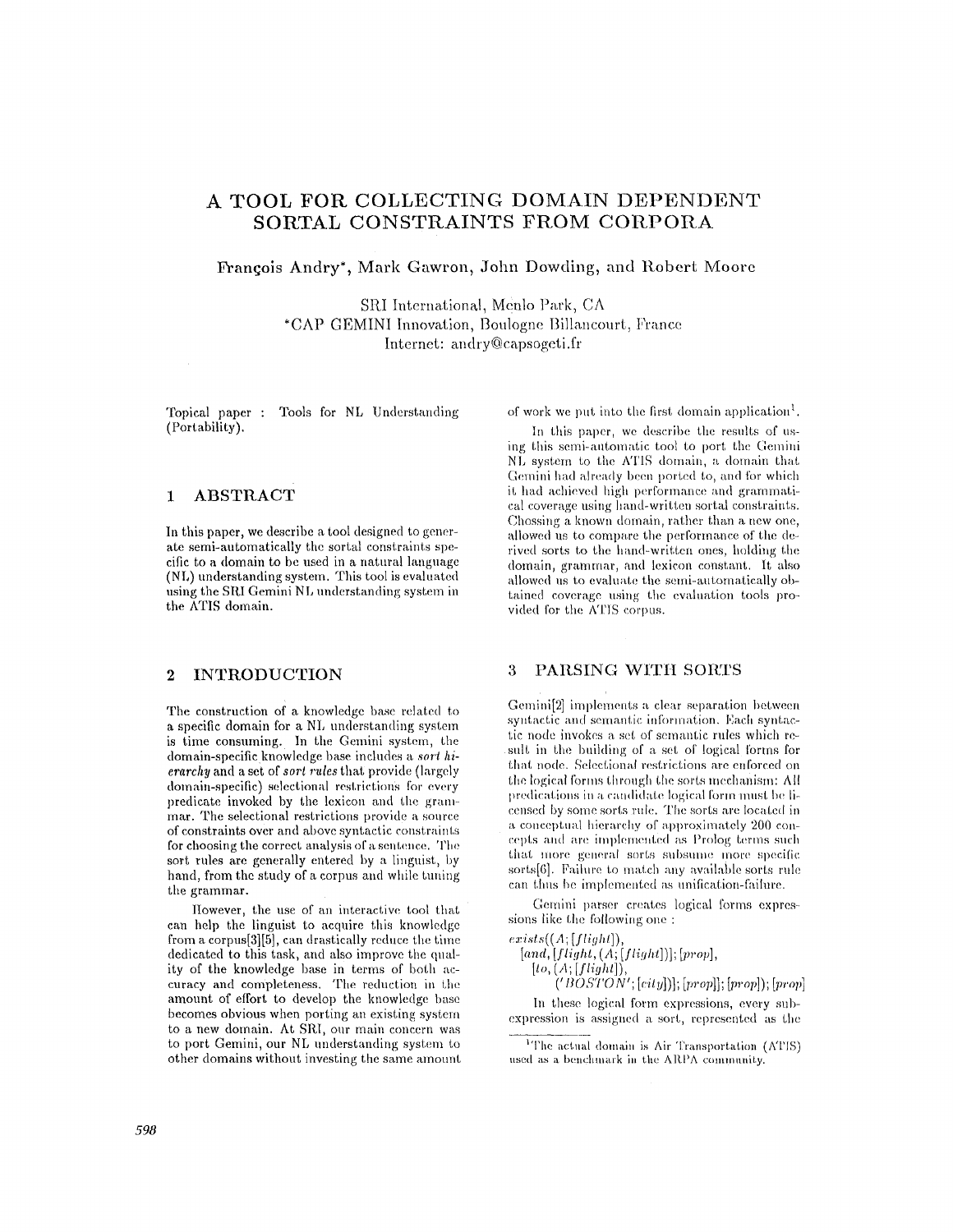right-hand-side of a ';' operator[l]. Sorts rules for predicates are declared with *sor/2* clauses:

$$
\texttt{sort('BOSTON',[city])}.\\\texttt{sort}(to, ([[flight], [city]], [prop]))).
$$

The above declarations license the use of 'BOSTON' as a zero-ary predicate with "resulting" sort *[city]* and 'to' as a two-place predicate relating flights and cities with resulting sort  $[prop]$ (or proposition).

In the ATIS application domain, for example, the subject (or actor) of the verb *deparl, as in 'the morning flights departing for denver'*, can be a flight. For this, we use the following set of sort definitions:

*.~o,'(d~v,,,'t,* **([[d~v~,,'~,,,'~]], [p,,ov]))**   $sor(flight, ([[flight],[prop]))$  $sor (actor, ([[department], [flight]], [prop]))$ 

'Phe tirst two definitions make *depart and flight*  predicates compatible with departure and flight ewmts respectively, returning a proposition; the third makes *actor* a relation that can hold between flights and flights, also returning a proposi $tion. A simple example of a logical form licensed$ by these rules follows (with the result sort *[prop]*  suppressed):

 $qterm(some, ((X; [flight]),$ *[.rid, [flight,* **(X;** *[flight])], ezists( (Y; [flight]),*   $[and,[depart,(Y;[department.]),$  $(Y;[department]),$  $[actor, (Y; [department]), (X; [flight])]])]$ 

Which would be roughly the logical form for *'a deparling flight'.* 

## **4 SORT ACQUISITION**

The approach we have taken is to start from an initial "schematic" sorts file we call the signature file (explained below), which essentially allows all predicate argument combinations. We then harvest a set of preliminary sort rules by parsing **a**  large corpus. The logical forms that induce these preliminary rules come from parses that essentially incorporate only syntactic constraints. The resu] ling sorts rules are filtered by hand and the process is iterated with an increasingly accurate sorts file, converging rapidly on the sorts file specific to the **application domain (fig. 1).** 

#### **4.1 Signature and lLestrictions**

If we started the abow~ iteration process with *no*  sortal information, then the logical forms resulting



Figure 1: lterative Acquisition of Sorts.

from a parse would contain no sortal information, and only vacuous sortal rules would be harvested.

The first step is thus to build an initial sort file we call the *signature* file. The idea is to assign lexical predicates inherent sorts, but not to assign assign any rules which constrain which lexical items can combine with which. The signature file, then, is not just domain-independent. It has no information at all about semantic combinatorial possibilities, not even those determined by the language (for example, that the verb *break* does not allow propositional subjects). The reason for this is so that it can be generated largely automatically from the lexicon.

#### 4.2 The Signature

Lets begin with certain inherently relational predicates, for which the signature file gives only an arity and the result sort. For example the signature for the predicates *at* (corresponding to the preposition) and *actor* (corresponding to logical subject) would be the same:

> $signature(at, ([X, Y], [prop])$  $signature(actor, ([X, Y], [prop])$

This signature is used as the sort rule for  $at$ and *actor* in the sorts tool's first iteration. The effect is to limit the choice of sorts rules for these predicates to rules which are further instantiations their signatures, that is, to rules licensing them to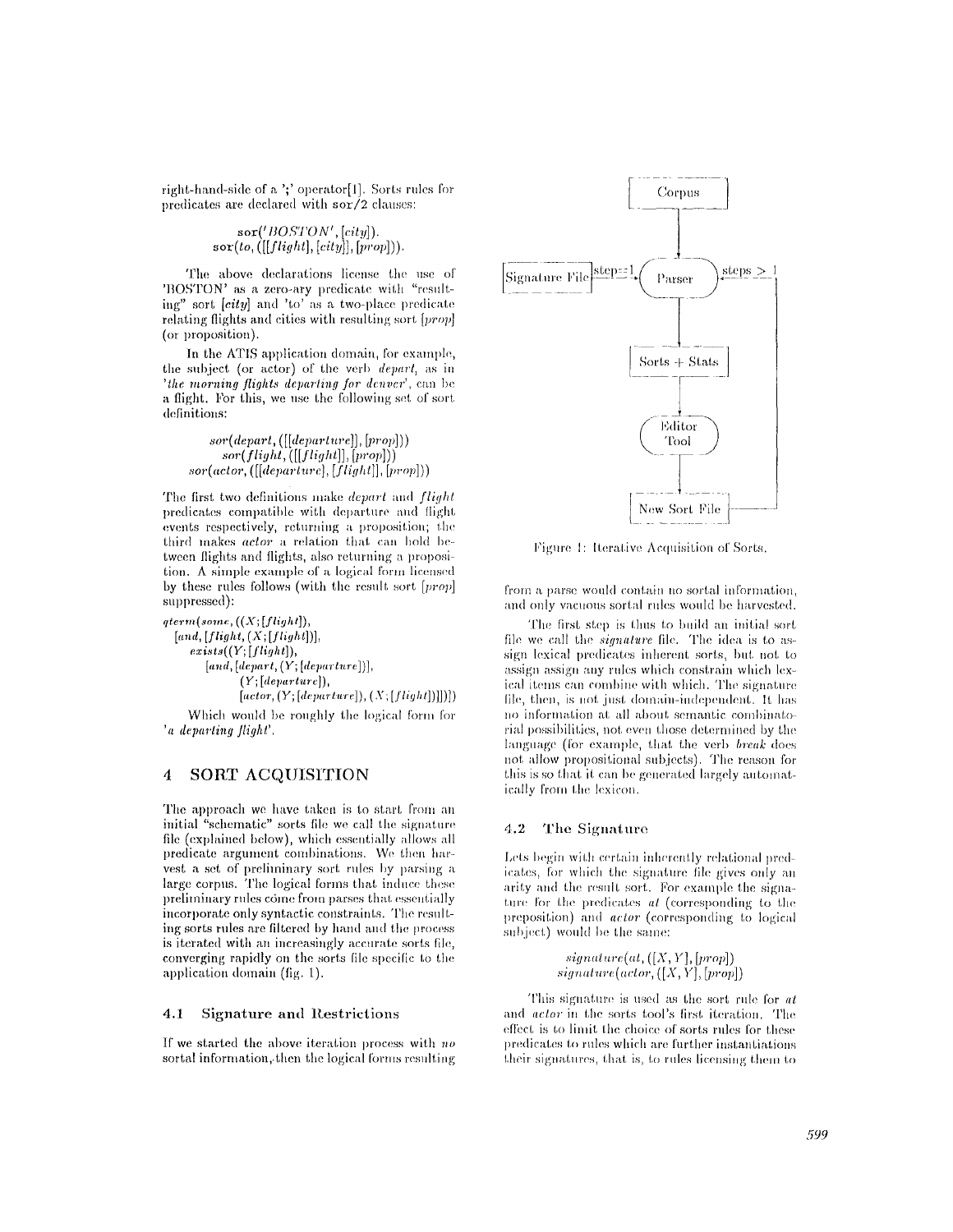take two arguments of any sort to make a proposition. The object in successive iterations will be to assign these relational predicates substantive sortal constraints, thus constraining head modifier relations and the parse possibilities.

Verbs, nouns, some adjective and adverbs, on the other hand, have signatures with fully or partially instanciated arguments: For example, in the ATIS domain, the verbs *depart*, get\_in and the nouns *data, flight* have the signatures:

*signature(depart, ([[departure]]~* [prop]))  $signature(qet_in, ([[arrival]], [prop]))$  $\mathit{signature(data}, \left( \left[ \left[ \mathit{information} \right], \left[ \mathit{prop} \right] \right) \right)$ *slgnature(flight, ([[flight]],* [prop]))

These declarations have no effect on the combinatorial possibilities of these words (they tell us nothing about what can be the subject of the verb *depart* or what verbs the noun *flight* can be subject of), but when a logical form is built up from a syntactically licensed parse (like the one given above for *a departing flight),* these sortal declarations will "fill in" the sorts for the connecting predicate *actor,* generating the sort rulc:

*slgnature(actor, ([[departure], [flight]], [prop])* 

Thus in the signature file, lexical predicates have their own "inherent" sort rules, which then help build up the sort rules for the relational predicates. The inherent sort rules for adjectives like *cheap* and *late* will constrain only their first argument. The reason for this is that it is this first argument that modifiers (such as intensifying adverbs and specifiers), will hook on to.

**\*ig.ature(eheap, ([[eost\_soa],** *A, n], [prop]))*   $$ 

At the same time the argument position filled in by what the adjectives modify is left unconstrained. The signature file thus makes no commitment about what sorts of things can be *late* or *cheap;* it just needs to say there is such a thing as lateness and cheapness. This is why for a new domain the signature file can be generated largely automatically, using a new inherent sort for each new lexical item, assigning the type of predicate appropriate to its grammatical category.

All zero-arity predicates (names) need to have inherent sorts. Certain general 'tool words' which include numbers, dates, time, and commons words, will receive the same signatures in any **domain :** 

*signature(3, ([number]))*   $signature(friday, ([[day]], [prop]))$ *signature(pm, ([nonagent]) )* 

 $signature(yes, ([prop]))$ 

In addition to this, however, there is a whole list of words specific to the domain which need to be inherently sorted. This part of creating a signature file will need to be done by band:

 $signature('NASHVILLE', ([city]))$  $signature('AIR\_CANADA', ([airline]))$  $signature('LA\_GUARDIA', ([airport]))$ 

## 4.3 Extracting the Sorts

We now give a more detailed example of how sort rules are extracted from logical forms (LFs) built by the parser. For *'\*he morning flights flying to denver'*, we obtain roughly the following Logical  $\Gamma$ <sub>orm</sub> :

```
qterm(the; [non_symmetric_determiner], 
A; [flight], 
    [and, 
     [fllqht, (A; [flltfl,t])], 
     [n_n_rel, 
        (B; [day-part]) [and,
                    [morning, 
                    (13; [day-part])]] 
       ; [[day{\text -}part]], [prop],A; [flight]], 
     exists(C; [flight],[and
                 If In, (C; [flight])], 
                 [actor, (C; [flight])](A; [flight])],
                 [has_aspect, 
                       (C; [flight]), 
                       (in_progress; [aspect])], 
                 [to, (C; [flight]),\langle 'DENVER';[city]]
```
*;[yli,jl;t]* 

The extraction process consists of a recursive exploration of the logical form and retrieval of each predicate and its arguments. For example, from the LFs above, our tool would extract the following sort definitions  $set^2$ :

*sot(flight, [[flight]I,* [prop])  $\{sor(morning, [[day\_part]], [prop]\})$  $sor(n\_n\_rel, [([[day\_part]], [prop]), [flight]], [prop])$ *sot(fly, [[flight]],* [prop]) *sor(aelor, [[fti~aht], [ftiyht]],* [prop]) *sot(to, [[flight], [city]],* [prop]) *sor(f rag-nl,, [[flight]], b,'rop])* 

<sup>&</sup>lt;sup>2</sup> For reason of efficiency and simplification, we exclude some very common predicates independent of the domain, such as *'and', 'equal', 'exists', 'has\_aspect',*  and '*aterm*'.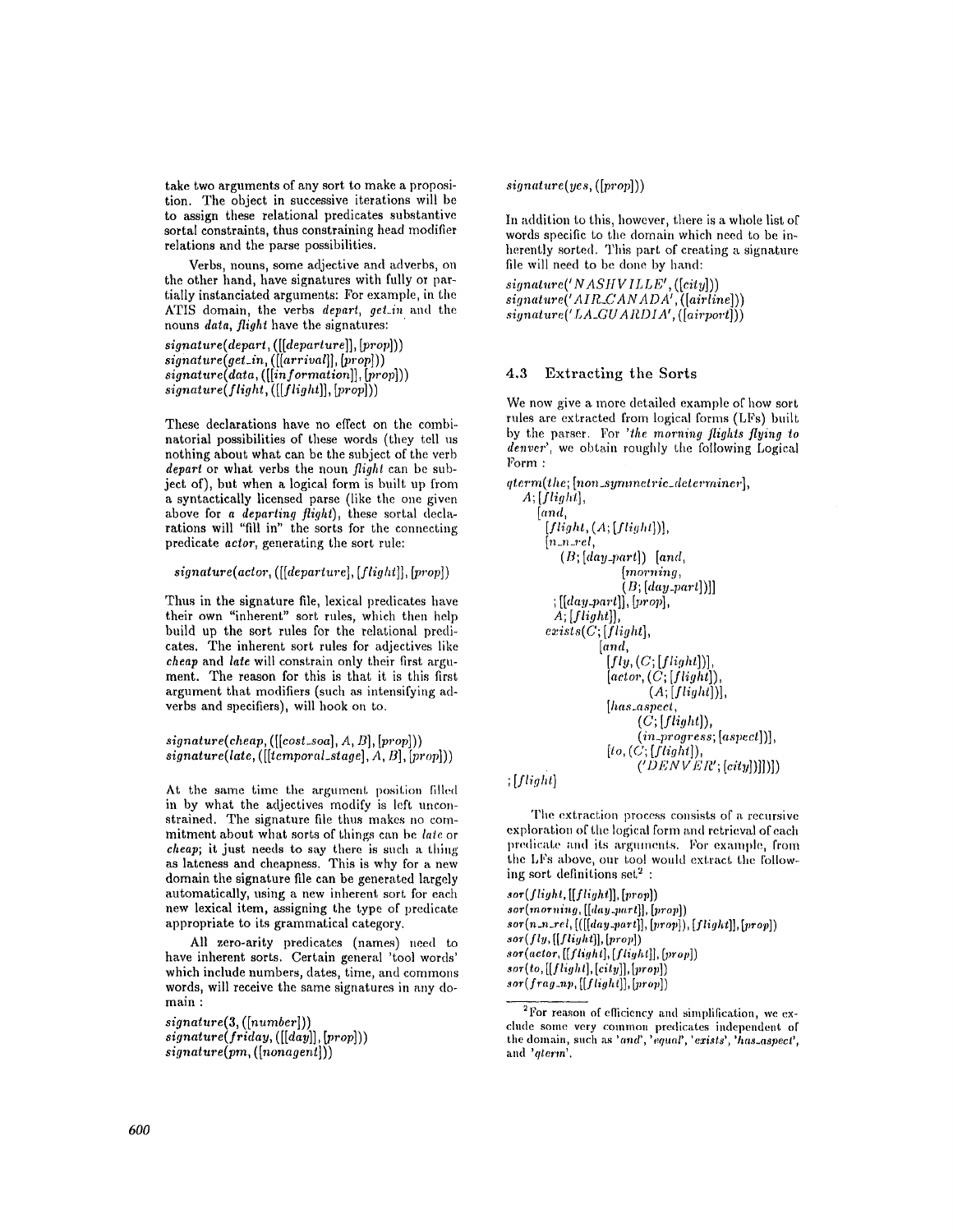## *sor(np\_f rag, [[prop]], [prop])*

When constrained only by signatures, the parser typically finds a large number of logical forms. The sorts tool provides the option of harvesting sort rules in one of two ways, either from all generated logical forms, or only from the Preferred Logical Form (PLF). The parse preference component implemented in Gemini chooses the best intepretation from the chart, based on syntactic heuristics[2], and provides a set of PLFs.

In addition to the extraction of the sort rules, we also calculate the occurrence  $\Theta_i$  of each sort rule for all the sentences of the corpus. We then normalized  $\Theta_i$  by the number of logical forms that include the sort rule  $(\overline{\Theta}_i)$ . Each value  $\overline{\Theta}_i$  is stored along with its sort rule and used to calculate the probabilities related to the sort rule :

$$
Prob(Sort_i) = \frac{\overline{\Theta}_i}{\sum_{i=0}^n \overline{\Theta}_i}
$$

In fact three sets of probabilitilies are calculated for each rule R: (1) Global probability of sort rule  $R$ : the number of invocations of rule  $R$  normalized by the number of LFs containing R and divided by the total number of rule invocations in the corpus; (2) Conditional probability of rule R given a particular predicate; (3) Conditional probability of  $R$  given the predicate in  $R$  and an argument of the same sort as the first argument of R..

Also, associated to each sort definition, we keep the list of the indexes of a small set of sentences which contain the corresponding sort definition in its logical form. This set is used as a sample for the set editor tool.

#### 4.4 The Argument Restrictions

The argument restrictions are instantiated versions of the signatures for each predicate. For example, after parsing and extraction from the logical forms, the arguments  $X$  and  $Y$  of the signature associated to the preposition *at* will help to generate a list of several sort definitions such as :

 $sor(at, ([[airport], [city]], [prop])$ as in : *'the aiport at Dallas',* 

 $sor(at, ([]domain\_event], [time\_point]], [prop])$ as in : *'departure at 9prn'.* 

## **5 SORT EDITING**

At each step of the process, after parsing, the linguist, using the interactive sort editor, can examine the new sort file which has been generated and choose which sortal definition need to be eliminated. Statistical information associated to each sort definition helps him decide which ones are revelant or not. We have also included the possiblility of adding a sort definition, although this kind of operations should be very rare. In fact the main activity of the linguist using the sort editor tool, will be to filter the sort definitions generated by the parsing of the corpus.

#### 5.1 Description of the tool

The sort editor tool is an interactive, windowbased program. It has a main window for displaying and editing the sorts and a set of buttons that help the user to either display additional information or perform actions such as :

- load or save a sort file,
- $\bullet$  select a functor among the list of all functors and display the list of its possible arguments, result and probabilities,
- deletion and insertion of a sort definition,
- display a sample of sentences associated to a specific sort definition,
- mapping between the sort definitions and a reference sort file (for evaluation),
- changing the way the sort definitions are displayed (result or not, mapping or not, global probability, conditional to a functor, or relative to the first argument of a definition),
- $\bullet$  use of a threshold on the probabilities to filter the sort definitions,
- retrieve the list of functors given a certain argument,
- display the sentences associated to a sort definition,
- display the list of predicates which have been excluded form the extraction,
- specification of a sortal hierarchy to be used with the sort definitions for the next iteration,
- use of a whiteboard to save specific sentences and information daring a session.

The tool uses ProXT, the Quintus Prolog interface to MOTIF widget set and the X-Toolkit.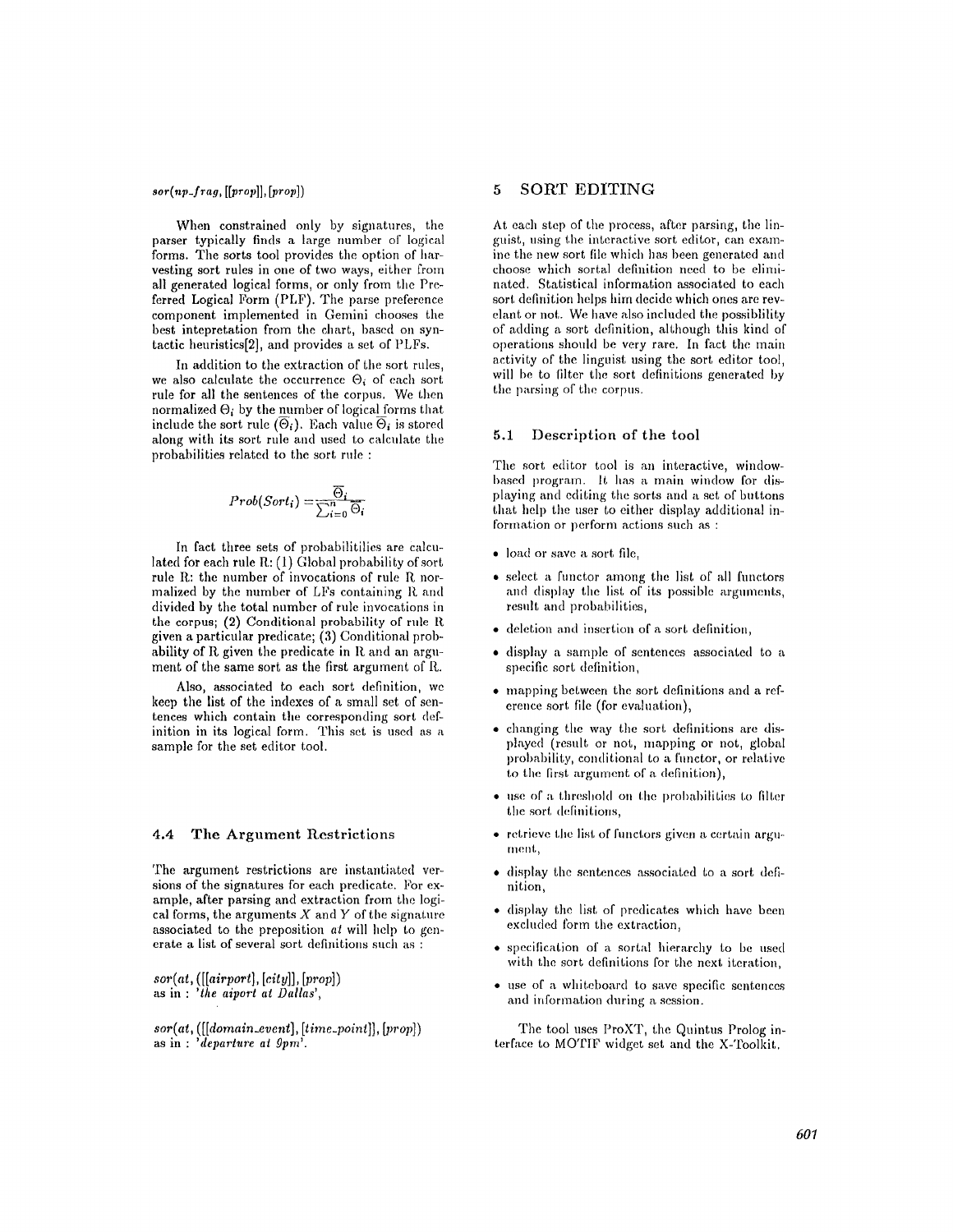## **6 EVALUATION AND RESULTS**

Evaluate the porting to a new domain require measuring how the new sort file contributes to perform the target task within the new domain. This kind of evaluation is difficult because it is hard to separate the contribution of the grammar and the contribution of the sorts constraints. One way to evaluate our tool would be to have a file of " correct" sortal constraints that we use as a reference to check the ones we generate with our tool. The problem is that this kind of file does not exist for new domains, since obtaining such file is precisely the purpose of our tool.

The approach we have chosen was to use the sort file built by hand for the ATIS corpus and to check this 'reference file' against the new sort file we intend to build, using our tool on a corpus of the same domaine.

## **6.1 Building the signature file**

For the this first experimental exercise with the sort tool, we built the signature file somewhat differently than we wonld build it for a new application. In order to facilitate evaluating the tool, our goal this time was to come up with a signature file be compatible with the reference file built by hand.

The first step in the experiment was to automatically extract the signatures from the lexicon and reference sorts file, which contains nearly **2200**  sort definitions. Signatures are largely predictable from the grammatical category of a word For example, most of the verbs (except the auxiliaries) with one argument, received a signature identical to the sort definition. On the other hand, most of the prepositions received a signature with all their arguments replaced by a variable (since they are domain-specific). In this maiden voyage of the sort acquisition system, the signatures chosen for verbs, adjectives and nouns were made compatible with the sort hierarchy used by the reference sorts file. In porting to a new domain, the lexical signatures would presumahly use an automatically generated sort hierarchy, almost entirely fiat, with **a** unique lexical sort for each lexical item.

In addition to this, some signatures, for logical predicates and predicates introduced in semantic rules, were added by hand. These represent a little bit more than  $15\%$  of the final signature file which contains a total of 1357 signatures, llalf of these signatures are zero-arity predicates mostly automatically built from the lexicon.

### **6.2** Parsing Madeow

The next step of our experiment was to parse a corpus from the A'I'IS domain using the signature file we have built. For this, we have used the MADCOW corpus[4], that includes  $7243$  sentences of various length (from 1 to 36 words) with a large linguistic coverage from this domain. This process had been done in both modes LFs and PLFs. The idea was to compare the result in both modes, to check whether the use of parsing preferences was relevant for the extraction of the sort definitions or if we had to use all the Logical Forms from the parsing.

The first iteration of parsing MADCOW produced 5917 and 2275 sort rules<sup>3</sup> respectively for the LFs and PLFs modes.

## **6.3 Mapping corpus and reference rules**

For this first evaluation, we also used a feature of our tool which ran map each sort rule produced by the extraction phase against the rules of a reference sort file. The mapping consists of assigning one of the following categories to each corpus acquired sort rule :

- Exact : the corpus rule match exactly with a reference rule,
- Incompatible : the corpus rule does not match with any reference rule,
- Subsumed-by : the corpus rule is subsumed by at least one reference rule,
- Subsumes : the corpus rule subsumes at least one reference rule,
- Incomparable : the corpus rule is incomparable<sup>4</sup> with at least one reference rule.

The following table shows the repartition of mapping categories modes LFs and PLFs :

|              | L Fs | <i>PLFs</i> |
|--------------|------|-------------|
| Exact        | 409  | 362         |
| Incompatible | 3055 | 691         |
| Subsumed-by  | 1557 | 888         |
| Subsumes     | 375  | 156         |
| Incomparable | 521  | 178         |
| Total        | 5917 | 2275        |

 $3$ Siuce zero-arity sort predicates have a signature identical to their sort rule, only sorts rules with at least an argument were extracted during the parsing of MADCOW.

<sup>4</sup>Two sort rules are incomparable, when they unify each other while none of them subsumes the other one.